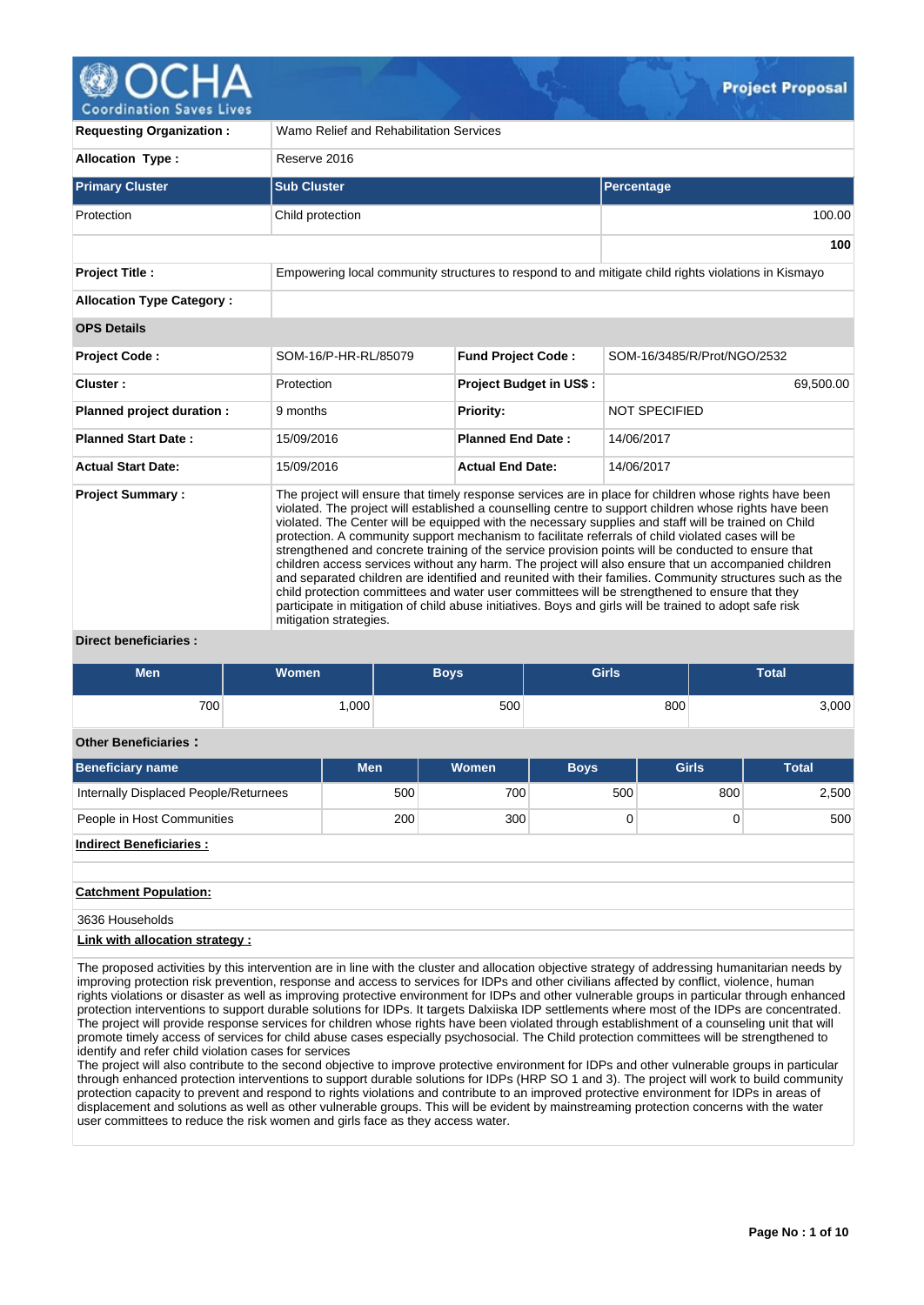# **Sub-Grants to Implementing Partners :**

| <u>cas crants to implementing raithers.</u>           |                             |                                     |  |                             |                       |  |  |  |  |
|-------------------------------------------------------|-----------------------------|-------------------------------------|--|-----------------------------|-----------------------|--|--|--|--|
| <b>Partner Name</b>                                   |                             | <b>Partner Type</b>                 |  |                             | <b>Budget in US\$</b> |  |  |  |  |
|                                                       |                             |                                     |  |                             |                       |  |  |  |  |
| Other funding secured for the same project (to date): |                             |                                     |  |                             |                       |  |  |  |  |
|                                                       | <b>Other Funding Source</b> |                                     |  | <b>Other Funding Amount</b> |                       |  |  |  |  |
|                                                       |                             |                                     |  |                             |                       |  |  |  |  |
| <b>Organization focal point:</b>                      |                             |                                     |  |                             |                       |  |  |  |  |
| <b>Name</b>                                           | Title                       | Email                               |  |                             | Phone                 |  |  |  |  |
| Aden Bundiid Duale                                    | <b>Director</b>             | adenbundiid2020@gmail.com           |  | +254724278780               |                       |  |  |  |  |
| Aden Bundiid Duale                                    | <b>Director</b>             | wrrs_ngo@yahoo.com<br>+252615924990 |  |                             |                       |  |  |  |  |
| <b>BACKGROUND</b>                                     |                             |                                     |  |                             |                       |  |  |  |  |

# **1. Humanitarian context analysis**

According to the IPC population estimates for January 2016, there is a total of 30,600 IDPs in lower Jubba out of which 7000 IDPs live in very stressful conditions. The recent mapping exercise conducted in May 2016 by the shelter cluster Somalia revealed that currently there are 3636 households settled in Dalxhiska in Kismayo. In May 2015, Kismayo witnessed rampant forceful evictions which affected about 220 families from Farjano and Fanole villages as reported in the NRC mass displacement tracker on evictions. This situation was further aggravated by the floods that hit Badar -I and Badar-II which left two children dead and over 170 households displaced. Women are forced into transitional shelters in new locations. Over 97% of the IDPs in the transitional shelters are reported no lighting and no proper locks on their doors. Although violenece against children and women cases are under reported, it is important to also note that the culture in Somalia condones these violence especially through non reprimand. The culture also has "Deep-seated cultural inequalities between men and women" thus the occurrence is rampant. According to WRRS incident report of Jan-Dec 2015 approximately 80% of the violence affected young girls. Majority of cases reported include rape, sexual abuse, early marriage and female genital mutilation.

## **2. Needs assessment**

Dalxhiska is located approximately two kilometers from Kismayo town with approximately 3636 households (Shelter Cluster May 2016). Although the settlement has drawn attention of humanitarian organizations and few amenities have been set up, there are still gaps. According to the mapping exercise report by the Shelter cluster in May 2016, it can be noted that the settlement is over congested with 64% of the population living in an unplanned settlement. This provide security risk especially for the girl child. The overcrowding in the household with about six people per household does not provide privacy to the family. Although most of the housings are lockable, about 39% of them have no padlocks which predispose the community to attacks at night. The settlement does not have a nearby market but only kiosks yet 97% of respondents confirmed that their main source of food is from the market, women are therefore forced to trek two kilometers to access the main market. Unsafe places on the road pose security risk to the women and children which include land mines. With no Early Childhood Development (ECD) centers, primary and secondary school in the settlement but only Koranic schools, children in need of formal education move long distance to access the services which is also risky especially for girls. WRRS is operating Wamo Dhalxiiska MCH which is currently without a proper counseling unit to respond to child violation cases and not all the health staff have been trained on Clinical management of rape. Therefore children who face violence are often referred to kismayo town for services. There are also no community first line respondents of child rights violations as well as follow up. Women and girls also suffer with access to latrines as only 18% of the 248 communal latrines mapped are segregated for males and females. Evictions still remain rampant in the settlement which affects the copying mechanism of the IDPs especially when it involves persons with special needs which include 110 disabled, 192 elderly people living alone, 267 female headed households and 19 child headed households. The local authority has not come up with any mechanism to mitigate any risks associated with this mass displacement and there are very weak community structures in place. Women and men are also engaged in casual work in Kismayo town as a source of income.

#### **3. Description Of Beneficiaries**

## 700 men, 1000 women, 500 boys and 800 girls

The proposed project will directly benefit 3000 beneficiaries out of which 500 are host community living near Wamo Dhalxiiska MCH. WRRS will hold consultation meetings with the local authorities IDP representatives who will spearhead the project together with project staff. The target beneficiary estimates and locations have been identified through the analysis of the recent mapping survey carried out by the Shelter Cluster and and will be complemented by WRRS pre-project implementation baseline survey and community consultations.

## **4. Grant Request Justification**

WRRS is an active Protection actor both in Child Protection and Gender Based Violence in Kismayu, we have past and ongoing programs in Kismayu. We have worked and implemented activities with the community members both IDPs and Host communities and we have also worked hand in hand with other actors to support and alleviate the suffering of women girls, boys and men.

We have conducted Child Protection and GBV advocacies, capacity building, data management and service delivery. We have the technical expertise, scaled administrative; Have better understanding working in a complex context, infrastructure and field presence as well as good relation with the community. The CHF funding will enable us to respond to the Child Protection and GBV emergency related gaps that have affected both women and children in IDPS as well as host communities. With funding entrusted to WRRS, it will help us carryout the following; Identification of un-accompanied & separated children and reuniting them with their families, Strengthening Community structures such as the child protection committees and water user committees to ensure that their participation in mitigation of child abuse initiatives, training boys and girls to adopt safe risk mitigation strategies.

Protection projects are mainly on service delivery, WRRS have a dedicated pool of staff to respond to emergencies that can be called to action at short notice, and will continue to support them to improve their competencies and ability to deliver– and the wider community through the CHF resources.

# **5. Complementarity**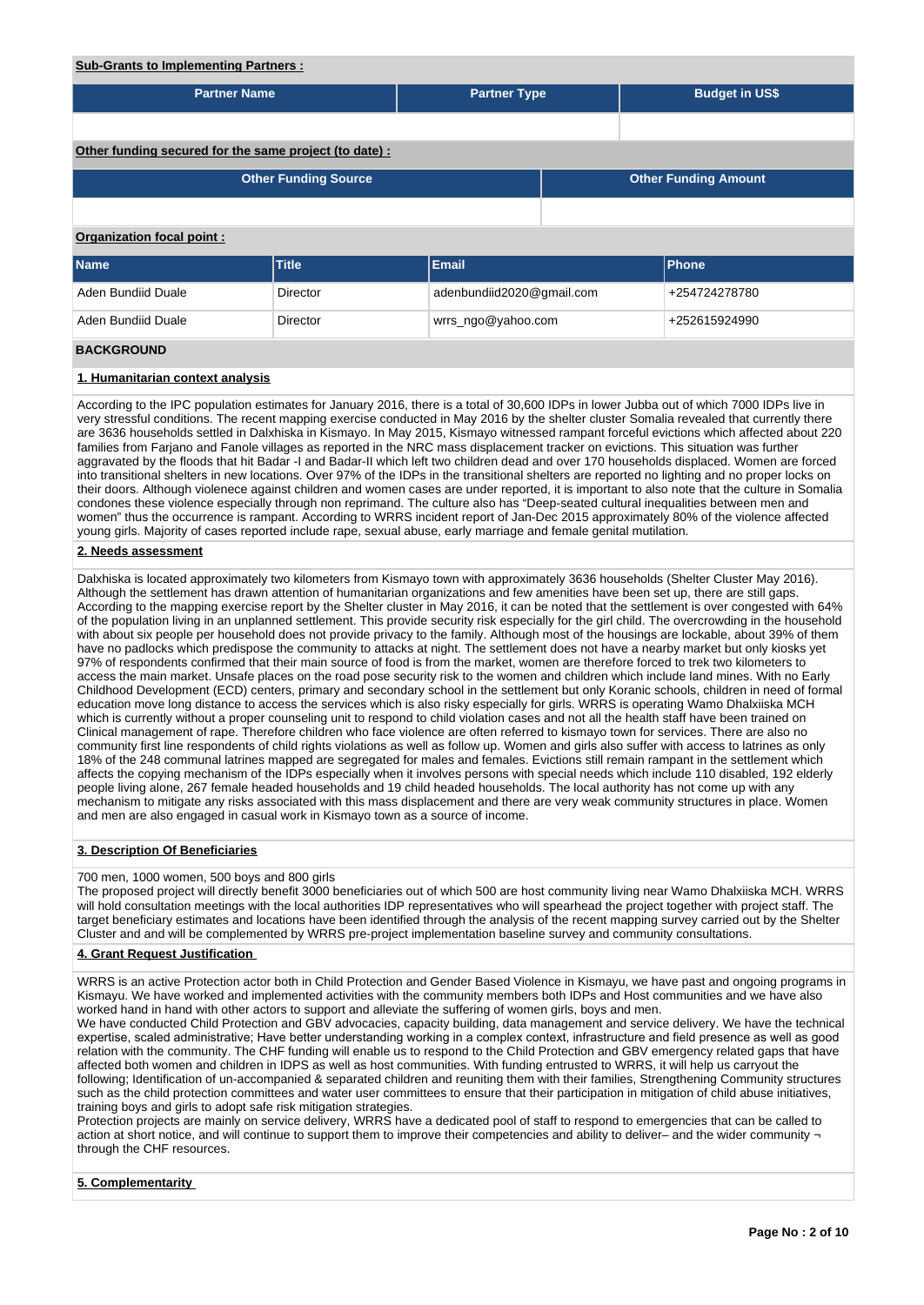We are currently conducting Child Protection and GBV advocacies, capacity building, data management and service delivery. The proposed protection project will complement the ongoing and previous WRRS protection interventions in Kismayo. We also run one MCHs in Dalxiiska IDP settlement as well as Shelter, WASH and nutrition activities to complement.

# **LOGICAL FRAMEWORK**

#### **Overall project objective**

To improve the capacity of institutions and community structures for timely delivery of services, mitigate and respond to issues of child violation.

| <b>Protection</b>                                                                                                                                                                |                                          |                                 |  |  |  |  |  |  |  |  |  |
|----------------------------------------------------------------------------------------------------------------------------------------------------------------------------------|------------------------------------------|---------------------------------|--|--|--|--|--|--|--|--|--|
| <b>Cluster objectives</b>                                                                                                                                                        | Strategic Response Plan (SRP) objectives | <b>Percentage of activities</b> |  |  |  |  |  |  |  |  |  |
| To improve protection risk prevention,<br>response and access to services for IDPs<br>and other civilians affected by conflict,<br>violence, human rights violations or disaster | Somalia HRP 2016                         | 50 <sup>°</sup>                 |  |  |  |  |  |  |  |  |  |
| To improve protective environment for IDPs<br>and other vulnerable groups in particular<br>through enhanced protection interventions to<br>support durable solutions for IDPs    | Somalia HRP 2016                         | 50                              |  |  |  |  |  |  |  |  |  |

**Contribution to Cluster/Sector Objectives :** The project will create mechanisms to mitigate child abuse and respond to such cases by training competent child protection committees to respond to incidents of child protection. Avenue for dialogue with the community through community dialogue sessions and camp safety audits will identify risky areas for women and girls to be discussed in the dialogue sessions to forge solutions.

## **Outcome 1**

Children whose rights have been violated access timely response services

#### **Output 1.1**

#### **Description**

Boys and girls affected by conflict and their emergencies receive equal access to timely and affective response to child protection services

#### **Assumptions & Risks**

Parents and guardians willingly report child abuse cases

# **Activities**

#### **Activity 1.1.1**

#### **Standard Activity : Psycho-social Support**

Conduct training for the Child Protection Committees (CPC) 25 members (15F, 10M) for three days on the following topics (Module 1: What is Child Protection, Module 2: Legal Instruments in Child Protection, Module 3: Incorporating the Core Guiding Principles into Child Protection, Module 4: Confidentiality and Module 5: Reporting, Referring, Follow Up and Monitoring Child Protection Cases). This is to enable them respond to child violation issues from the community and refer for appropriate services at the counseling center in the Wamo Dalxiska MCH.

# **Activity 1.1.2**

#### **Standard Activity : Material Support**

Supporting children whose rights have been violated through provision of clothing, meals and medication per quarter.

#### **Indicators**

|                                |                                                     |                                                                                                                                                 | <b>End cycle beneficiaries</b> |              |                   |  | End<br>cycle  |  |  |
|--------------------------------|-----------------------------------------------------|-------------------------------------------------------------------------------------------------------------------------------------------------|--------------------------------|--------------|-------------------|--|---------------|--|--|
| Code                           | <b>Cluster</b>                                      | <b>Indicator</b>                                                                                                                                | <b>Men</b>                     | <b>Women</b> | <b>Boys</b> Girls |  | <b>Target</b> |  |  |
| Indicator 1.1.1                | Protection                                          | Number of male/female survivors who receive<br>medical assistance, including post rape treatment<br>within 72 hours, in line with set standards |                                |              |                   |  | 80            |  |  |
|                                | <b>Means of Verification:</b> Childsupport records  |                                                                                                                                                 |                                |              |                   |  |               |  |  |
| Indicator 1.1.2                | Protection                                          | # of girl/boy survivors receiving material<br>assistance in line with set standards                                                             |                                |              |                   |  |               |  |  |
|                                | <b>Means of Verification:</b> Child Support records |                                                                                                                                                 |                                |              |                   |  |               |  |  |
| Output 1.2                     |                                                     |                                                                                                                                                 |                                |              |                   |  |               |  |  |
| <b>Description</b>             |                                                     |                                                                                                                                                 |                                |              |                   |  |               |  |  |
|                                |                                                     | Strengthening the capacity of health staff to prevent and respond to Child Protection violations                                                |                                |              |                   |  |               |  |  |
| <b>Assumptions &amp; Risks</b> |                                                     |                                                                                                                                                 |                                |              |                   |  |               |  |  |
|                                |                                                     |                                                                                                                                                 |                                |              |                   |  |               |  |  |
| <b>Activities</b>              |                                                     |                                                                                                                                                 |                                |              |                   |  |               |  |  |
| Activity 1.2.1                 |                                                     |                                                                                                                                                 |                                |              |                   |  |               |  |  |
|                                | <b>Standard Activity: Capacity building</b>         |                                                                                                                                                 |                                |              |                   |  |               |  |  |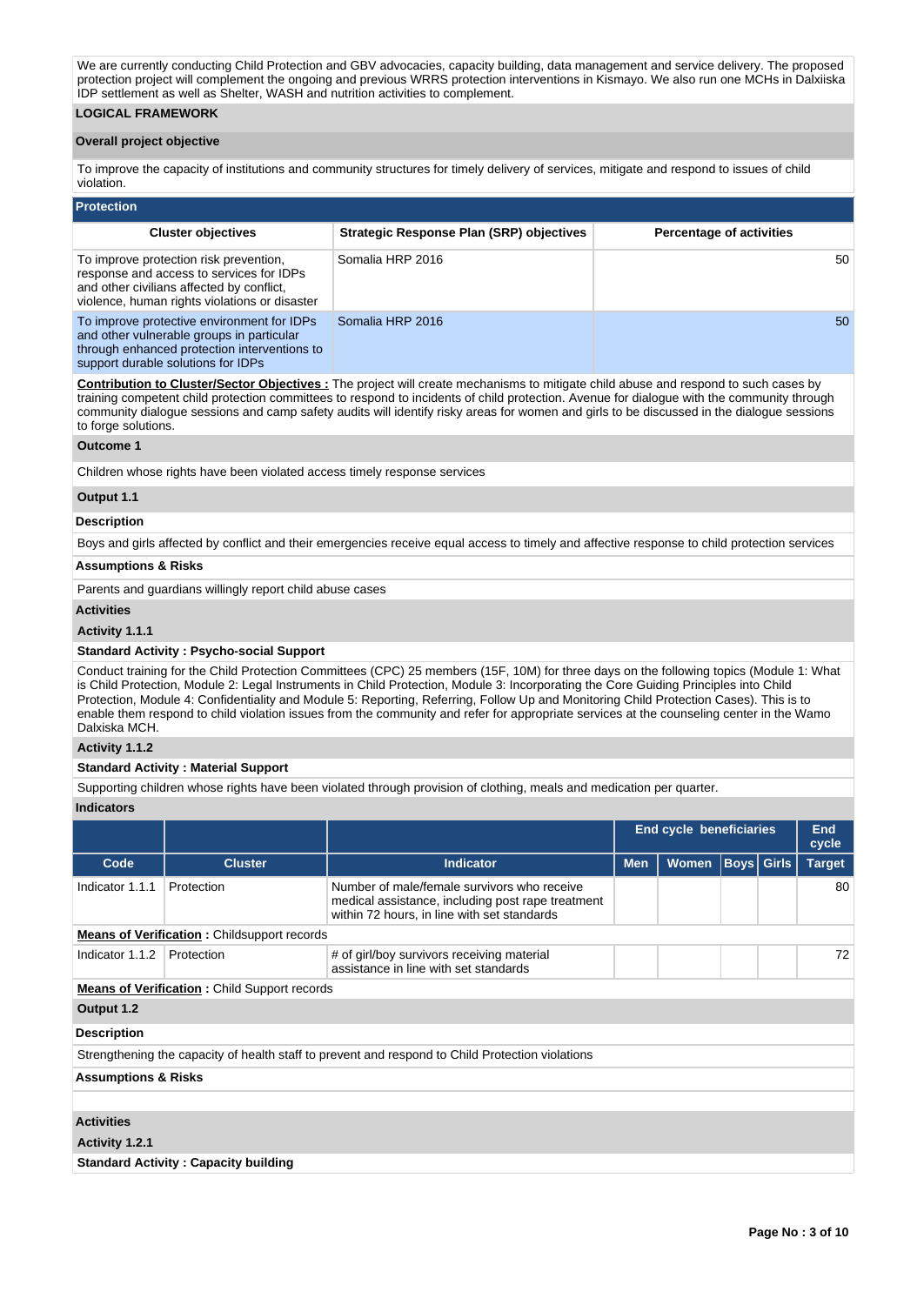Capacity building training on Clinical Management of Rape (CMR Training) to 10 health staff (5m and 5f) who will be based at Wamo Dalxiiska MCH for provision of emergency medical support to survivors.

**Indicators**

|                               |                |                                                                                                                                                 | <b>End cycle beneficiaries</b> | End<br>cycle       |  |  |               |  |  |
|-------------------------------|----------------|-------------------------------------------------------------------------------------------------------------------------------------------------|--------------------------------|--------------------|--|--|---------------|--|--|
| Code                          | <b>Cluster</b> | <b>Indicator</b>                                                                                                                                | <b>Men</b>                     | Women  Boys  Girls |  |  | <b>Target</b> |  |  |
| Indicator 1.2.1               | Protection     | Number of male/female survivors who receive<br>medical assistance, including post rape treatment<br>within 72 hours, in line with set standards |                                |                    |  |  | 80            |  |  |
| <b>Means of Verification:</b> |                |                                                                                                                                                 |                                |                    |  |  |               |  |  |
| <b>Outcome 2</b>              |                |                                                                                                                                                 |                                |                    |  |  |               |  |  |

Strengthening community based systems to prevent and respond to Child Protection violations

### **Output 2.1**

### **Description**

Community-based structures capacitated to mitigate child abuse cases

# **Assumptions & Risks**

Child Protection Committees and water user committees committed to mitigate child abuse

## **Activities**

## **Activity 2.1.1**

# **Standard Activity : Capacity building**

Conduct training for Water User Committees (WUC) consisting of 25 people (15 females and 10 males) on protection risk for women and girls.

Coordination with the Shelter cluster and advocacy to segregate more female latrine from 18% to 40% by the end of the project. Camp safety audit conducted in Dalxhiiska settlement and the findings shared with the settlement leaders in a workshop for response

### **Indicators**

|                                                                                                                                                                                                                                                                                                                                                 |                                                                   |                                                                                                   | <b>End cycle beneficiaries</b> |              |                |               | End<br>cycle |  |  |
|-------------------------------------------------------------------------------------------------------------------------------------------------------------------------------------------------------------------------------------------------------------------------------------------------------------------------------------------------|-------------------------------------------------------------------|---------------------------------------------------------------------------------------------------|--------------------------------|--------------|----------------|---------------|--------------|--|--|
| Code                                                                                                                                                                                                                                                                                                                                            | <b>Cluster</b>                                                    | <b>Indicator</b>                                                                                  | <b>Men</b>                     | <b>Women</b> | Girls<br> Boys | <b>Target</b> |              |  |  |
| Indicator 2.1.1                                                                                                                                                                                                                                                                                                                                 | Protection                                                        | Number of people reached by campaigns<br>conducted to inform communities on available<br>services |                                |              |                |               | 2,568        |  |  |
|                                                                                                                                                                                                                                                                                                                                                 | <b>Means of Verification:</b> Commuity sessions, training reports |                                                                                                   |                                |              |                |               |              |  |  |
| Output 2.2                                                                                                                                                                                                                                                                                                                                      |                                                                   |                                                                                                   |                                |              |                |               |              |  |  |
| <b>Description</b>                                                                                                                                                                                                                                                                                                                              |                                                                   |                                                                                                   |                                |              |                |               |              |  |  |
|                                                                                                                                                                                                                                                                                                                                                 |                                                                   | To strengthen the capacity of girls and boys to reduce exposure to child protection risks         |                                |              |                |               |              |  |  |
| <b>Assumptions &amp; Risks</b>                                                                                                                                                                                                                                                                                                                  |                                                                   |                                                                                                   |                                |              |                |               |              |  |  |
|                                                                                                                                                                                                                                                                                                                                                 | Boys and girls respond to the trainings                           |                                                                                                   |                                |              |                |               |              |  |  |
| <b>Activities</b>                                                                                                                                                                                                                                                                                                                               |                                                                   |                                                                                                   |                                |              |                |               |              |  |  |
| Activity 2.2.1                                                                                                                                                                                                                                                                                                                                  |                                                                   |                                                                                                   |                                |              |                |               |              |  |  |
|                                                                                                                                                                                                                                                                                                                                                 | <b>Standard Activity: Mine Action Awareness</b>                   |                                                                                                   |                                |              |                |               |              |  |  |
| Conduct training on child friendly UXO, IED and Mine awareness to 25 boys and 25 girls<br>After the training, wareness raising materials on child friendly UXO, IED and Mine awareness will be developed and distributed to boys and<br>girls plus solar Torches<br>Guidance notes for other clusters will be developed and distributed as well |                                                                   |                                                                                                   |                                |              |                |               |              |  |  |
| <b>Activity 2.2.2</b>                                                                                                                                                                                                                                                                                                                           |                                                                   |                                                                                                   |                                |              |                |               |              |  |  |
|                                                                                                                                                                                                                                                                                                                                                 | <b>Standard Activity: Material Support</b>                        |                                                                                                   |                                |              |                |               |              |  |  |

Provision of solar torches and padlocks to 150 families living in Dalxiiska settlement

## **Indicators**

|                               |                                               |                                                                                 | <b>End cycle beneficiaries</b> |              |  |                   | End<br>cycle  |
|-------------------------------|-----------------------------------------------|---------------------------------------------------------------------------------|--------------------------------|--------------|--|-------------------|---------------|
| Code                          | <b>Cluster</b>                                | <b>Indicator</b>                                                                | <b>Men</b>                     | <b>Women</b> |  | <b>Boys Girls</b> | <b>Target</b> |
| Indicator 2.2.1               | Protection                                    | # of children attending child friendly UXO, IED,<br>and mine awareness training |                                |              |  |                   | 50            |
|                               | <b>Means of Verification: Training report</b> |                                                                                 |                                |              |  |                   |               |
| Indicator 2.2.2               | Protection                                    | Number of IDP households having access to<br>ligting                            |                                |              |  |                   | 150           |
| <b>Means of Verification:</b> |                                               |                                                                                 |                                |              |  |                   |               |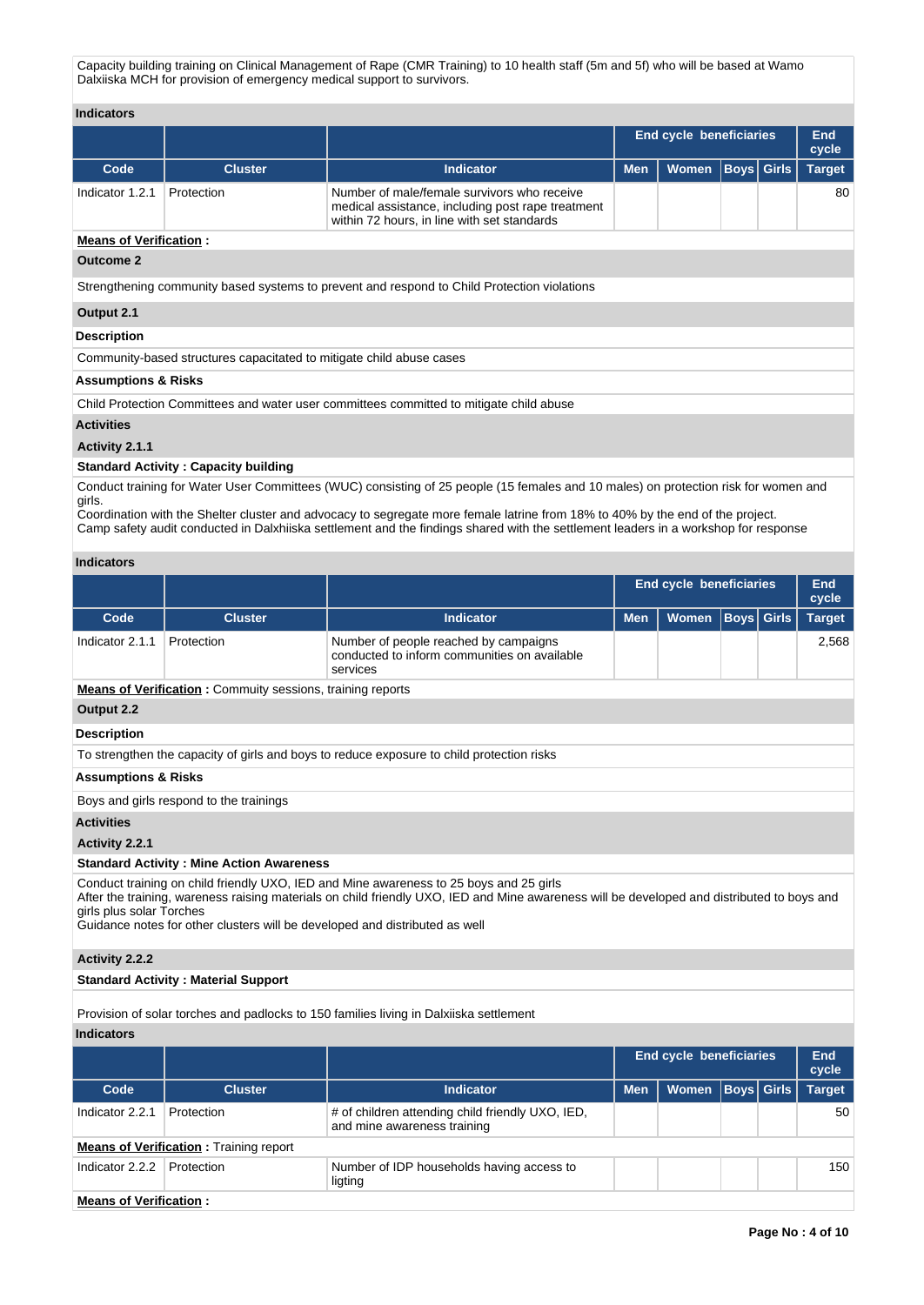## **M & R**

## **Monitoring & Reporting plan**

WRRS staff will develop quarterly work plans derived from the yearly implementation plan and assign responsibility to specific staff to implement the activities for each quarter. Once the first quarter is finished, the staff will write progress report and review the work plans before developing the second quarter work plan.

WRRS will document all child violation cases and any separated child re united with their family

The staff in charge of training the staff will write training reports immediately after the training.

Community dialogue sessions will be compiled and dis-aggregated data compiled on a monthly basis using excel.

A tool to profile the families that will benefit from the solar torches will be developed by the program manager and used to compile all the families that got the solar torches and padlocks.

#### **Workplan**

| <b>Activitydescription</b>                                                                                                                                                                                                                                                                                                                                                                                                                                                                                                                                                                                      | Year |          | 2            | 3  | 5            |          | 8 | 9 |          |                         |              |
|-----------------------------------------------------------------------------------------------------------------------------------------------------------------------------------------------------------------------------------------------------------------------------------------------------------------------------------------------------------------------------------------------------------------------------------------------------------------------------------------------------------------------------------------------------------------------------------------------------------------|------|----------|--------------|----|--------------|----------|---|---|----------|-------------------------|--------------|
| Activity 1.1.1: Conduct training for the Child Protection Committees (CPC) 25<br>members (15F, 10M) for three days on the following topics (Module 1: What is<br>Child Protection, Module 2: Legal Instruments in Child Protection, Module 3:<br>Incorporating the Core Guiding Principles into Child Protection, Module 4:<br>Confidentiality and Module 5: Reporting, Referring, Follow Up and Monitoring Child<br>Protection Cases). This is to enable them respond to child violation issues from the<br>community and refer for appropriate services at the counseling center in the Wamo<br>Dalxiska MCH. |      |          |              |    |              |          |   |   | X.       | X X                     |              |
|                                                                                                                                                                                                                                                                                                                                                                                                                                                                                                                                                                                                                 |      | <b>X</b> | $x \times x$ |    | <b>X</b>     | $\times$ |   |   |          |                         |              |
| Activity 1.1.2: Supporting children whose rights have been violated through<br>provision of clothing, meals and medication per quarter.                                                                                                                                                                                                                                                                                                                                                                                                                                                                         |      |          |              |    |              |          |   |   | $\times$ | <b>X</b>                | $\mathsf{X}$ |
|                                                                                                                                                                                                                                                                                                                                                                                                                                                                                                                                                                                                                 |      | X.       | $X \times X$ |    | <sup>X</sup> | ΙX       |   |   |          |                         |              |
| Activity 1.2.1: Capacity building training on Clinical Management of Rape (CMR<br>Training) to 10 health staff (5m and 5f) who will be based at Wamo Dalxiiska MCH                                                                                                                                                                                                                                                                                                                                                                                                                                              |      |          |              |    |              |          |   |   |          | $\mathsf{X}$            | <sup>X</sup> |
| for provision of emergency medical support to survivors.                                                                                                                                                                                                                                                                                                                                                                                                                                                                                                                                                        | 2017 |          |              |    |              |          |   |   |          |                         |              |
| Activity 2.1.1: Conduct training for Water User Committees (WUC) consisting of 25                                                                                                                                                                                                                                                                                                                                                                                                                                                                                                                               | 2016 |          |              |    |              |          |   |   |          | X                       | $\mathsf{X}$ |
| people (15 females and 10 males) on protection risk for women and girls.<br>Coordination with the Shelter cluster and advocacy to segregate more female<br>latrine from 18% to 40% by the end of the project.<br>Camp safety audit conducted in Dalxhiiska settlement and the findings shared with<br>the settlement leaders in a workshop for response                                                                                                                                                                                                                                                         | 2017 | X        |              | X  |              |          |   |   |          |                         |              |
| Activity 2.2.1: Conduct training on child friendly UXO, IED and Mine awareness to<br>25 boys and 25 girls                                                                                                                                                                                                                                                                                                                                                                                                                                                                                                       | 2016 |          |              |    |              |          |   |   | X        | $\overline{\mathsf{x}}$ |              |
| After the training, wareness raising materials on child friendly UXO, IED and Mine<br>2017<br>awareness will be developed and distributed to boys and girls plus solar Torches<br>Guidance notes for other clusters will be developed and distributed as well                                                                                                                                                                                                                                                                                                                                                   |      | <b>X</b> | X            |    |              |          |   |   |          |                         |              |
| Activity 2.2.2:<br>Provision of solar torches and padlocks to 150 families living in Dalxiiska settlement                                                                                                                                                                                                                                                                                                                                                                                                                                                                                                       | 2016 |          |              |    |              |          |   |   |          |                         |              |
|                                                                                                                                                                                                                                                                                                                                                                                                                                                                                                                                                                                                                 | 2017 |          | X            | ΙX |              |          |   |   |          |                         |              |

# **OTHER INFO**

#### **Accountability to Affected Populations**

Participation of the target population will mainly be during the implementation and monitoring stages this will include;

Information provision: To be accountable to the targeted communities and donors, project activity information will be shared with beneficiary communities through dialogues sessions and dissemination workshops of findings A help desk will be set up at the Dalxiiska settlement, which will be able to provide more background and contact information of WRRS.

Participation: Discussions with beneficiaries will be done during project monitoring and evaluation to make sure that their voices and feedback are heard.

Consultation: Project implementation will be based on assessment results generated by data and information collected during cluster meetings, making sure that the proposed activities are appropriate.

Feedback/Complaint: Before the completion of project activities, a monitoring team will be sent to visit selected samples of beneficiaries to confirm the progress of activities and how the program strategies can be improved. Once complaints are received, WRRS will look for the most appropriate way to respond to the complaints.

WRRS will train and mentor staff and child protection committees on guiding principles of working with children whose rights have been violated to ensure they do no harm on the children. The staff will ensure that children access psychological support and they pave way for their reunification with their families

### **Implementation Plan**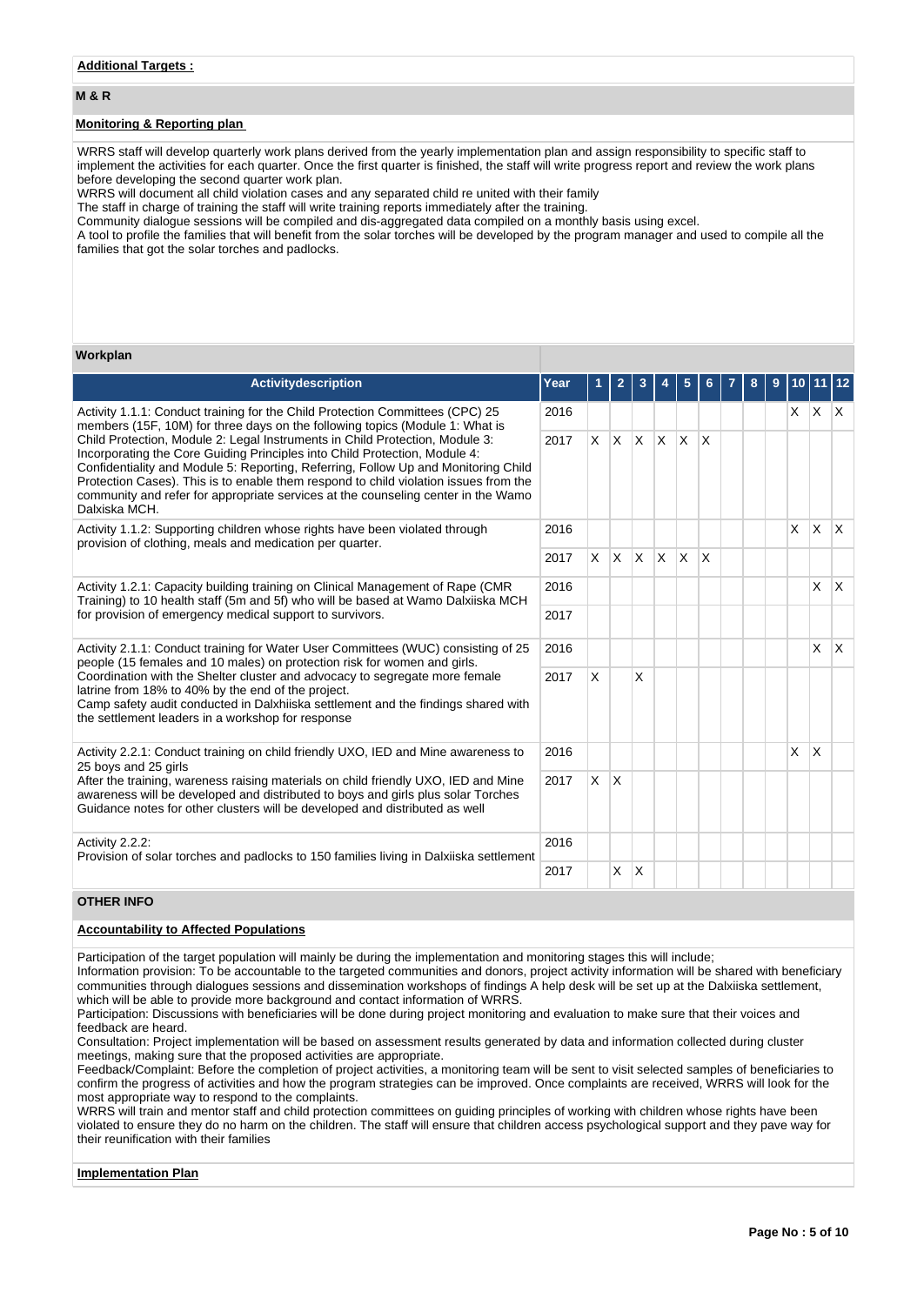With regards to the program implementation, the WRRS staff based in Kismayu will directly implement the project on the day to day activities. They will also coordinate with Protection partners, communities and local administration. In addition, the Program Manager (based in Nairobi), will provide technical and operational support while the program Officer will do the daily implementation with support from the counsellor who will be based at the MCH. WRRS will also coordinate responses with ARC who is the protection focal point and all other partners involved in protection activities. The project will be led by a dedicated project manager who will provide management and technical support to field staff including day to day issues as arise, The Program Officer will ensure program quality and timely overall implementation of the project and reporting as per donor requirements. The field staff will ensure quality and timely implementation of activities, including the daily implementation with support from the counsellor who will be based at the MCH. He or she will also be in position to write monthly reports, grant spending plans and monitoring of the project. The CPCs will refer child violation cases from the community to the counsellor in the MCH.

## **Coordination with other Organizations in project area**

| Name of the organization | Areas/activities of collaboration and rationale                                                                  |
|--------------------------|------------------------------------------------------------------------------------------------------------------|
| <b>IOM</b>               | Training of water user committees on Protection risks                                                            |
| UNHCR and ARC            | Camp safety audit exercise and profiling of households that will<br>benefit from the solar torches and padlocks. |
| <b>UNHCR</b>             | Mine awareness training for boys and girls                                                                       |
| <b>NRC</b>               | Mine awareness training for boys and girls                                                                       |

#### **Environment Marker Of The Project**

N/S: Not specified

## **Gender Marker Of The Project**

2a- The project is designed to contribute significantly to gender equality

#### **Justify Chosen Gender Marker Code**

The project will be timely and will support the local community in responding to and mitigating child rights violations in Kismayo.The resources will complement other activities currently being implemented by WRRS and other partners in response to the most vulnerable IDPs in Kismayu.

The project fits the 2a Gender marker because at the needs assessment level, issues specific to girls and boys were identified which included exposure to children as they accessed long distance learning centers, exposures to girls as they access long distance markets and sexual violence affecting girls. These concerns were then factored in the program design and sex aggregated data will be documented in the program reports.

#### **Protection Mainstreaming**

Protection concerns will be mainstreamed with the Water user committees to ensure that women and girls access water safely and ensure that more latrines are disaggregated for women and girls

### **Country Specific Information**

#### **Safety and Security**

WRRS has got a security policy that is shared with all staff. Most of the staff will be residing in Kismayo town and move to Dalxiiska which is two kilometers away. Key security concerns reported by the Shelter cluster included evictions, disputes between IDPs and host communities and violence against women. WRRS has got a mechanism in place to monitor staff security in the field.

# **Access**

Dalxiiska is two kilometers from Kismayo town and therefore staff will be in position to access it within 28 minutes. The child protection committees however will be based at the community because they will be identified form within the community.

# **BUDGET**

| Code | <b>Budget Line Description</b>                                                                                                                              |   | D / S Quantity Unit | cost       | <b>Duration</b><br><b>Recurran</b><br>ce | $\frac{9}{6}$<br>charged<br>to CHF | <b>Total Cost</b> |  |  |  |  |  |
|------|-------------------------------------------------------------------------------------------------------------------------------------------------------------|---|---------------------|------------|------------------------------------------|------------------------------------|-------------------|--|--|--|--|--|
|      | <b>Staff and Other Personnel Costs</b>                                                                                                                      |   |                     |            |                                          |                                    |                   |  |  |  |  |  |
| 1.1  | Program Manager                                                                                                                                             | D | 1                   | 800.0<br>O | 9                                        | 50.00                              | 3,600.00          |  |  |  |  |  |
|      | One Manager will be in place to over see the overall implementation of the project                                                                          |   |                     |            |                                          |                                    |                   |  |  |  |  |  |
| 1.2  | Program Officer                                                                                                                                             | D | 1                   | 600.0<br>0 | 9                                        | 50.00                              | 2,700.00          |  |  |  |  |  |
|      | The program Officer will be work in collaboration with the counsellor to ensure that all program activities are implemented<br>accordingly                  |   |                     |            |                                          |                                    |                   |  |  |  |  |  |
| 1.3  | Counselor                                                                                                                                                   | D | 1                   | 400.0      | 9                                        | 50.00                              | 1,800.00          |  |  |  |  |  |
|      | There will be a counsellor at the MCH who will receive child violation cases from the CPC based in the community                                            |   |                     |            |                                          |                                    |                   |  |  |  |  |  |
| 1.4  | <b>Cleaners</b>                                                                                                                                             | D |                     | 2   80.00  | 9                                        | 80.00                              | 1,152.00          |  |  |  |  |  |
|      | The cleaner will be based in Wamo Dalxiiska MCH counselling center which is the referral point for services for children whose<br>rights have been violated |   |                     |            |                                          |                                    |                   |  |  |  |  |  |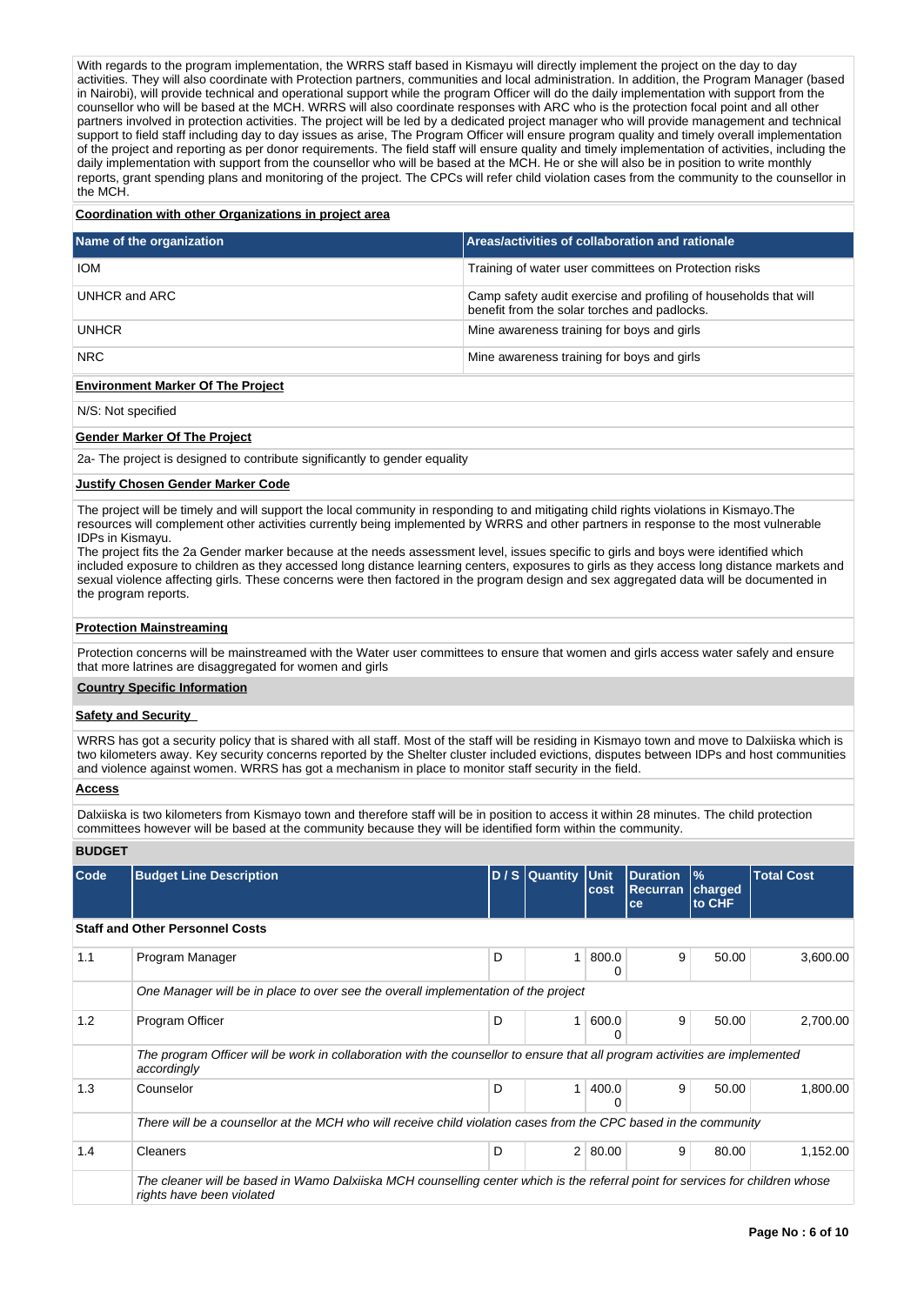| 1.5           | Guards                                                                                                                                                                                               | D |                 | 2 80.00               | 9            | 70.00      | 1,008.00  |  |
|---------------|------------------------------------------------------------------------------------------------------------------------------------------------------------------------------------------------------|---|-----------------|-----------------------|--------------|------------|-----------|--|
|               | The Guards will be based in Wamo Dalxiiska MCH counseling center which is the referral point for services for children whose<br>rights have been violated                                            |   |                 |                       |              |            |           |  |
|               | <b>Section Total</b><br>10,260.00                                                                                                                                                                    |   |                 |                       |              |            |           |  |
|               | Supplies, Commodities, Materials                                                                                                                                                                     |   |                 |                       |              |            |           |  |
| 2.1           | Counseling unit                                                                                                                                                                                      | D | 1 <sup>1</sup>  | 2,700<br>.00          | 1            | 100.00     | 2,700.00  |  |
|               | The center in Dalxhiiska MCH will provide counselling services and case management to children as well as community<br>awareness on the availability of child abuse services in the health facility. |   |                 |                       |              |            |           |  |
| $2.2\,$       | CMR Training to health staff                                                                                                                                                                         | D |                 | 1 1,600<br>.00        | 1            | 100.00     | 1,600.00  |  |
|               | One CMR training will be conducted to 10 health staff (5m, 5f) for three days from Wamo Dalxiiska MCH                                                                                                |   |                 |                       |              |            |           |  |
| 2.3           | Child Protection Training to child protection committees                                                                                                                                             | D | 1 <sup>1</sup>  | 2,000<br>.00          | 1            | 100.00     | 2,000.00  |  |
|               | One training will be conducted to 25 CPC members (15F, 10M) for three days                                                                                                                           |   |                 |                       |              |            |           |  |
| 2.4           | Protection training for water user committees                                                                                                                                                        | D | 1 <sup>1</sup>  | 2,500<br>.00          | $\mathbf{1}$ | 100.00     | 2,500.00  |  |
|               | A three days training will be conducted to the water user committee consisting of 25 people (15f, 10m)                                                                                               |   |                 |                       |              |            |           |  |
| 2.5           | Camp safety audit                                                                                                                                                                                    | D |                 | $1 \mid 1,300$<br>.00 | $\mathbf{1}$ | 100.00     | 1,300.00  |  |
|               | 15 enumerators will be trained to enable them collect data using the camp safety audit tool.                                                                                                         |   |                 |                       |              |            |           |  |
| 2.6           | Workshop on camp safety audit with community leaders                                                                                                                                                 | D | $\mathbf{1}$    | 1,500<br>.00          | 1            | 100.00     | 1,500.00  |  |
|               | A dissemination work shop of the findings of the camp safety will be conducted to 20 community representatives                                                                                       |   |                 |                       |              |            |           |  |
| 2.7           | Protective materials solar torches and padlocks                                                                                                                                                      | D |                 | 150 48.00             | 1            | 100.00     | 7,200.00  |  |
|               | 150 families will benefit from the solar torches and padlocks                                                                                                                                        |   |                 |                       |              |            |           |  |
| 2.8           | Community dialogue                                                                                                                                                                                   | D |                 | 3   2,500<br>.00      | 1            | 100.00     | 7,500.00  |  |
|               | Three community dialogues will be conducted once per quarter                                                                                                                                         |   |                 |                       |              |            |           |  |
| 2.9           | child protection committees airtime/transport allowance                                                                                                                                              | D | 20 <sup>1</sup> | 30.00                 | 9            | 100.00     | 5,400.00  |  |
|               | The CPC will consist of 20 members (10m, 10f) and will be provided with airtime and transport allowance on monthly bases. \$30<br>dollars each of them                                               |   |                 |                       |              |            |           |  |
| 2.10          | child protection committees T- shirts                                                                                                                                                                |   |                 | 20 10.00              |              | 1   100.00 | 200.00    |  |
|               | This will cater T-shirts branded with the relevant message for the CPC which will be consisting 20 members (10m and 10f)                                                                             |   |                 |                       |              |            |           |  |
| 2.11          | <b>IEC</b> materials                                                                                                                                                                                 | D |                 | $1 \mid 3,000$<br>.00 | 1            | 100.00     | 3,000.00  |  |
|               | Booklets on services for child protection, mine awareness will be procured. Guidance notes for others clusters and a child<br>support painting will be done at the counselling center                |   |                 |                       |              |            |           |  |
| 2.12          | Support for children whose rights have been violated                                                                                                                                                 | D | $\mathbf{1}$    | 9,300<br>.00          | 1            | 100.00     | 9,300.00  |  |
|               | Approximately 32 children per quarter (12 boys and 20 girls) whose rights have been violated may need support in terms of<br>clothing and meals.                                                     |   |                 |                       |              |            |           |  |
| 2.13          | Training on child friendly UXO, IED and Mine awareness<br>conducted to boys and girls                                                                                                                | D |                 | $1 \mid 2,500$<br>.00 | 1            | 100.00     | 2,500.00  |  |
|               | One days training will be conducted to 50 children (25 boys and 25 girls) on UXO. IED and Mine Awareness.                                                                                            |   |                 |                       |              |            |           |  |
|               | <b>Section Total</b>                                                                                                                                                                                 |   |                 |                       |              |            | 46,700.00 |  |
| <b>Travel</b> |                                                                                                                                                                                                      |   |                 |                       |              |            |           |  |
| 5.1           | Travel                                                                                                                                                                                               | D |                 | 2 400.0<br>0          | 3            | 100.00     | 2,400.00  |  |
|               | the cost incurred for project travel activities by the project staff (NBO-KISM)                                                                                                                      |   |                 |                       |              |            |           |  |
| 5.2           | Per diem                                                                                                                                                                                             | D |                 | $2 \mid 150.0$<br>0   | 3            | 100.00     | 900.00    |  |
|               | Perdiem for the two staff who travels to Kismayu                                                                                                                                                     |   |                 |                       |              |            |           |  |
| 5.3           | Accommodation                                                                                                                                                                                        | D |                 | 2   80.00             | 3            | 100.00     | 480.00    |  |
|               |                                                                                                                                                                                                      |   |                 |                       |              |            |           |  |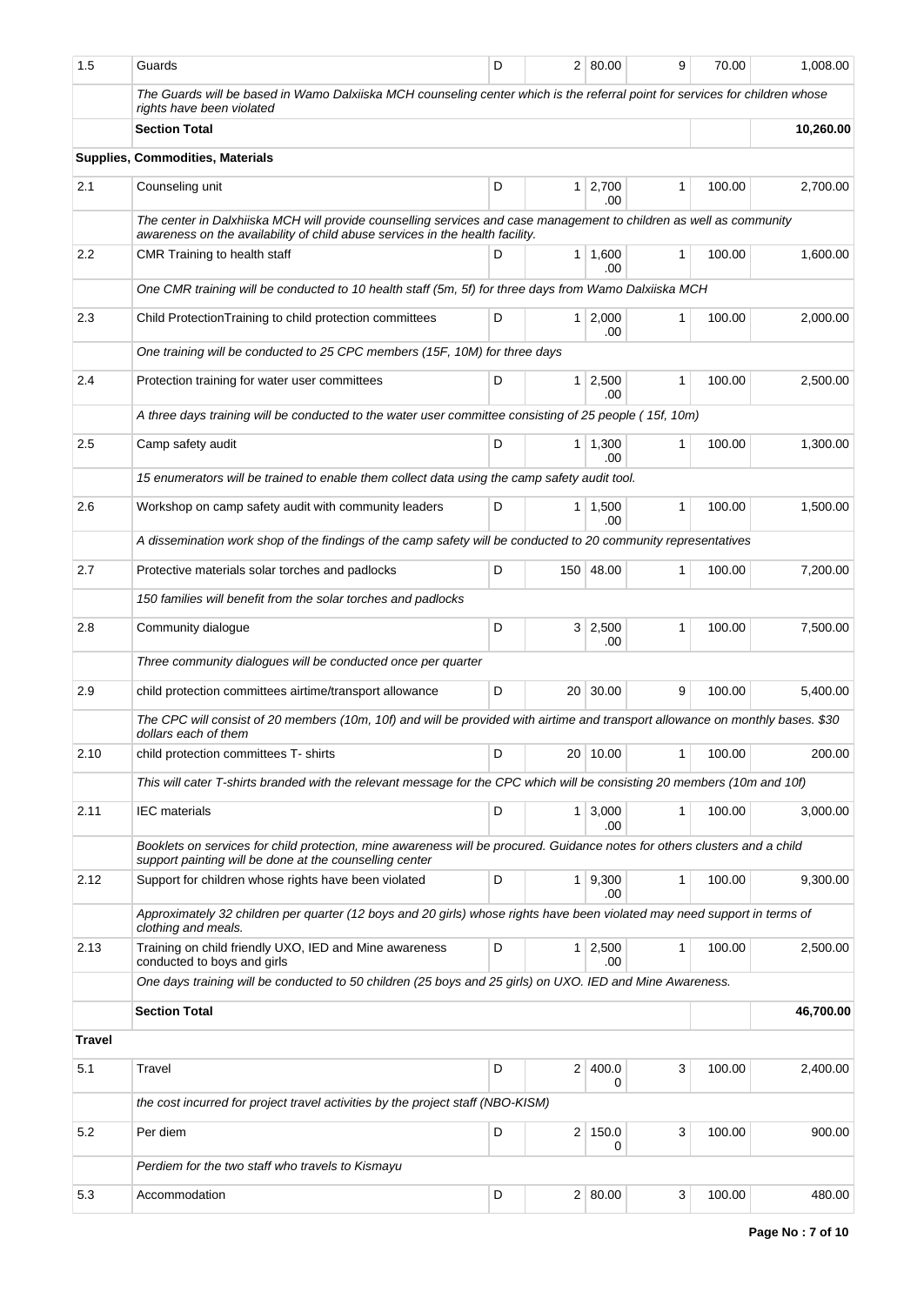|                   | Accomodation for the two staff who travels to kismayo                                                                                                   |   |                |              |              |        |           |  |  |  |
|-------------------|---------------------------------------------------------------------------------------------------------------------------------------------------------|---|----------------|--------------|--------------|--------|-----------|--|--|--|
| 5.4               | Visa                                                                                                                                                    | D | $\overline{2}$ | 100.0<br>0   | 3            | 100.00 | 600.00    |  |  |  |
|                   | Visa charges for the two staff who will travel to Kismayu                                                                                               |   |                |              |              |        |           |  |  |  |
|                   | <b>Section Total</b>                                                                                                                                    |   |                |              |              |        | 4,380.00  |  |  |  |
|                   | <b>General Operating and Other Direct Costs</b>                                                                                                         |   |                |              |              |        |           |  |  |  |
| 7.1               | Stationery                                                                                                                                              | D | 1              | 5,050<br>.00 | $\mathbf{1}$ | 50.00  | 2,525.00  |  |  |  |
|                   | This are office supplies which includes register<br>books, notebooks, printer toners and cartridges, files and other small stationery as pens, staplers |   |                |              |              |        |           |  |  |  |
| 7.2               | Bank charges                                                                                                                                            | D | 1              | 1,088<br>.27 | $\mathbf{1}$ | 100.00 | 1,088.27  |  |  |  |
|                   | Bank charges at the rate of 1.50% of the total CHF amount                                                                                               |   |                |              |              |        |           |  |  |  |
|                   | <b>Section Total</b>                                                                                                                                    |   |                |              |              |        |           |  |  |  |
| <b>SubTotal</b>   |                                                                                                                                                         |   | 219.00         |              |              |        | 64,953.27 |  |  |  |
| <b>Direct</b>     |                                                                                                                                                         |   |                |              |              |        | 64,953.27 |  |  |  |
| Support           |                                                                                                                                                         |   |                |              |              |        |           |  |  |  |
| <b>PSC Cost</b>   |                                                                                                                                                         |   |                |              |              |        |           |  |  |  |
|                   | <b>PSC Cost Percent</b>                                                                                                                                 |   |                |              |              |        | 7.00      |  |  |  |
| <b>PSC Amount</b> |                                                                                                                                                         |   |                |              |              |        | 4,546.73  |  |  |  |
| <b>Total Cost</b> |                                                                                                                                                         |   |                |              |              |        | 69,500.00 |  |  |  |
|                   | <b>Grand Total CHF Cost</b>                                                                                                                             |   |                |              |              |        | 69,500.00 |  |  |  |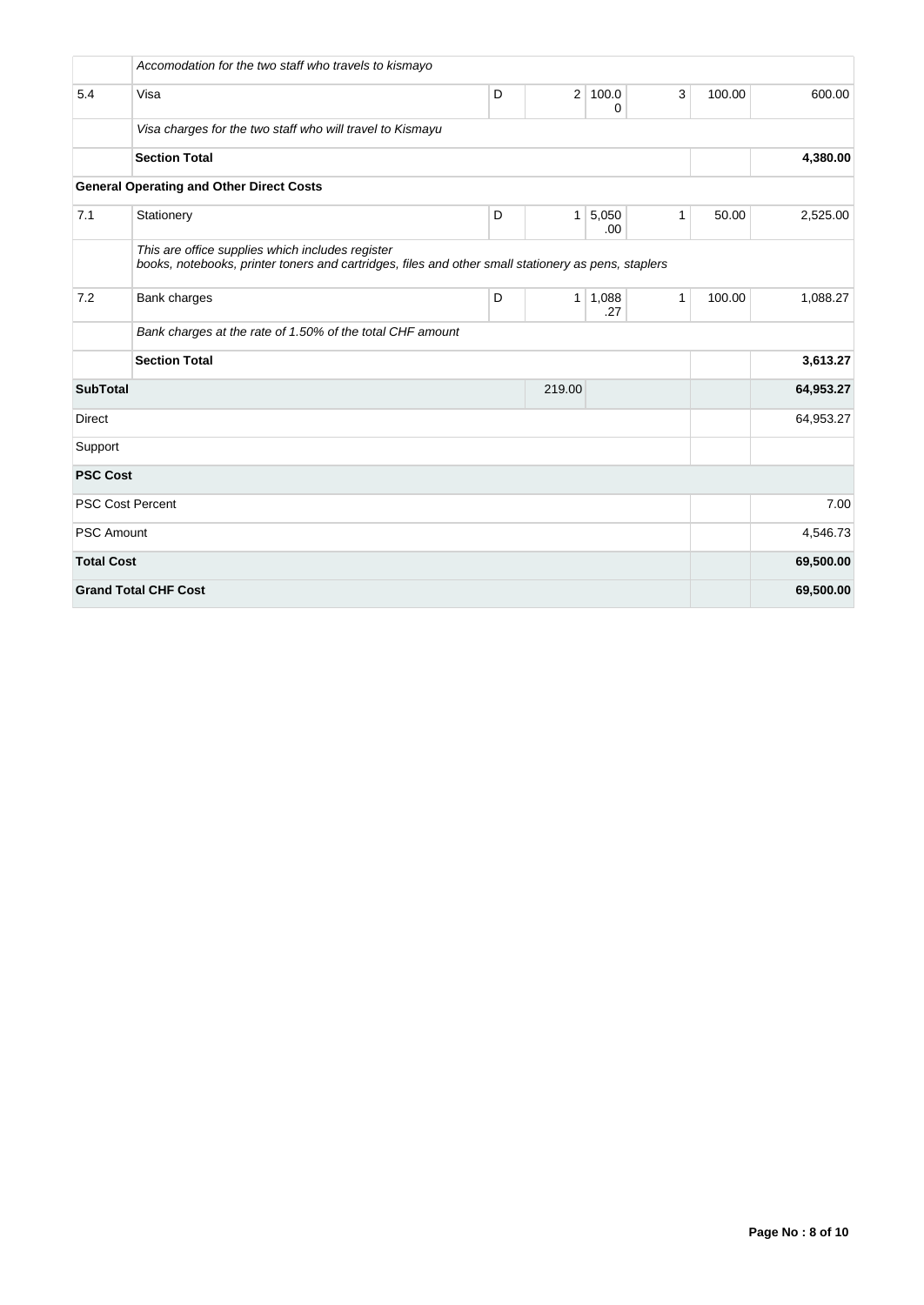# **Project Locations**

| <b>Location</b>                       | <b>Estimated</b><br>percentage<br>of budget<br>for each<br><b>location</b> | <b>Estimated number of beneficiaries</b><br>for each location |              |             |       |              | <b>Activity Name</b>                                                                                                                                                                                                                                                                                                                                                                                                                                                                                                                                                                                                                                                                                                                                                                                                                                                                                                                                                                                                                                                                                                                                                                                                                                                                                                                                                                                                                                                                                                                                                                                                                                                                                                                                                                                                                                                                                                                                                                       |
|---------------------------------------|----------------------------------------------------------------------------|---------------------------------------------------------------|--------------|-------------|-------|--------------|--------------------------------------------------------------------------------------------------------------------------------------------------------------------------------------------------------------------------------------------------------------------------------------------------------------------------------------------------------------------------------------------------------------------------------------------------------------------------------------------------------------------------------------------------------------------------------------------------------------------------------------------------------------------------------------------------------------------------------------------------------------------------------------------------------------------------------------------------------------------------------------------------------------------------------------------------------------------------------------------------------------------------------------------------------------------------------------------------------------------------------------------------------------------------------------------------------------------------------------------------------------------------------------------------------------------------------------------------------------------------------------------------------------------------------------------------------------------------------------------------------------------------------------------------------------------------------------------------------------------------------------------------------------------------------------------------------------------------------------------------------------------------------------------------------------------------------------------------------------------------------------------------------------------------------------------------------------------------------------------|
|                                       |                                                                            | Men                                                           | <b>Women</b> | <b>Boys</b> | Girls | <b>Total</b> |                                                                                                                                                                                                                                                                                                                                                                                                                                                                                                                                                                                                                                                                                                                                                                                                                                                                                                                                                                                                                                                                                                                                                                                                                                                                                                                                                                                                                                                                                                                                                                                                                                                                                                                                                                                                                                                                                                                                                                                            |
| Lower Juba -> Kismayo -><br>Dalxiiska | 100                                                                        | 700                                                           | 1,000        | 500         | 800   |              | 3,000 Activity 1.1.1 : Conduct training for the Child<br>Protection Committees (CPC) 25 members (15F,<br>10M) for three days on the following topics<br>(Module 1: What is Child Protection, Module 2:<br>Legal Instruments in Child Protection, Module 3:<br>Incorporating the Core Guiding Principles into<br>Child Protection, Module 4: Confidentiality and<br>Module 5: Reporting, Referring, Follow Up and<br>Monitoring Child Protection Cases). This is to<br>enable them respond to child violation issues<br>from the community and refer for appropriate<br>services at the counseling center in the Wamo<br>Dalxiska MCH.<br>Activity 1.1.2: Supporting children whose rights<br>have been violated through provision of clothing,<br>meals and medication per quarter.<br>Activity 1.2.1: Capacity building training on<br>Clinical Management of Rape (CMR Training) to<br>10 health staff (5m and 5f) who will be based at<br>Wamo Dalxiiska MCH for provision of emergency<br>medical support to survivors.<br>Activity 2.1.1: Conduct training for Water User<br>Committees (WUC) consisting of 25 people (15<br>females and 10 males) on protection risk for<br>women and girls.<br>Coordination with the Shelter cluster and<br>advocacy to segregate more female latrine from<br>18% to 40% by the end of the project.<br>Camp safety audit conducted in Dalxhiiska<br>settlement and the findings shared with the<br>settlement leaders in a workshop for response<br>Activity 2.2.1: Conduct training on child friendly<br>UXO, IED and Mine awareness to 25 boys and<br>25 girls<br>After the training, wareness raising materials on<br>child friendly UXO, IED and Mine awareness will<br>be developed and distributed to boys and girls<br>plus solar Torches<br>Guidance notes for other clusters will be<br>developed and distributed as well<br>Activity 2.2.2 :<br>Provision of solar torches and padlocks to 150<br>families living in Dalxiiska settlement |

# **Documents**

| <b>Category Name</b>    | <b>Document Description</b>                 |
|-------------------------|---------------------------------------------|
| <b>Budget Documents</b> | delete please                               |
| <b>Budget Documents</b> | delete please                               |
| <b>Budget Documents</b> | delete please                               |
| <b>Budget Documents</b> | Delete please                               |
| <b>Budget Documents</b> | Delete please                               |
| <b>Budget Documents</b> | WRRS BOQ FOR PROTECTION ROPOSAL.xlsx        |
| <b>Budget Documents</b> | 2532 - Revised BOQ for Child support.xlsx   |
| <b>Budget Documents</b> | Final Revised BOQ -2532 WRRS.xls            |
| <b>Budget Documents</b> | WRRS 2532 Final Revised BOQ - 25 Aug 16.xls |
| <b>Budget Documents</b> | <b>Delete</b>                               |